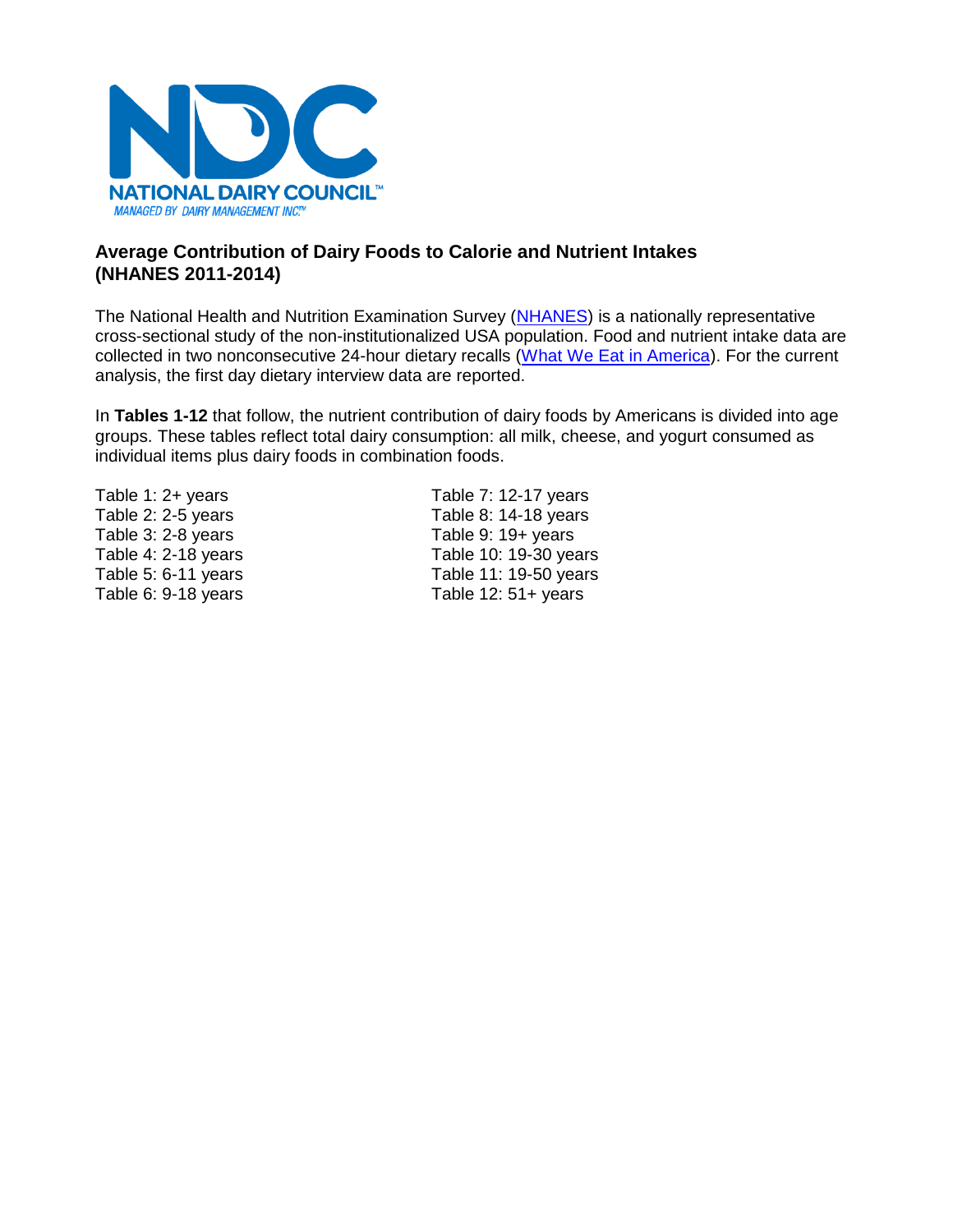# **Example messaging**

# Table 1, Americans 2+ Years of Age

On average, dairy foods (milk, cheese, and yogurt) provide 54% of calcium, 56% vitamin D, 29% vitamin A, 27% vitamin B12, 28% phosphorus, 24% of riboflavin, 18% of protein, 17% zinc, and 14% of potassium; these foods also contribute 226 calories, 27% of saturated fat, and 15% of total fat per day in the diet of Americans aged 2+ years of age.

At an average of 106 calories per day, cheese contributes 27% of daily calcium intake in the diet of Americans 2+ years of age.

On average, milk provides 22% of daily calcium in the diet of Americans, at only 89 calories per day.

# Table 4, Americans 2-18 Years of Age

At an average of 285 calories per day, dairy foods provide 72% of vitamin D, 63% of calcium, 40% of vitamin A, ~40% of vitamin A, vitamin B12, and phosphorus, 36% of riboflavin, and 24% of zinc in the diet of American children aged 2-18 years of age, and also contribute 19% total fat and 33% saturated fat.

At an average of 103 calories per day, cheese contributes 26% of daily calcium intake in the diet of American children ages 2-18 years of age.

On average, milk provides 51% of vitamin D and 29% of calcium in the diet of American children aged 2-18 years of age, at only 125 calories per day.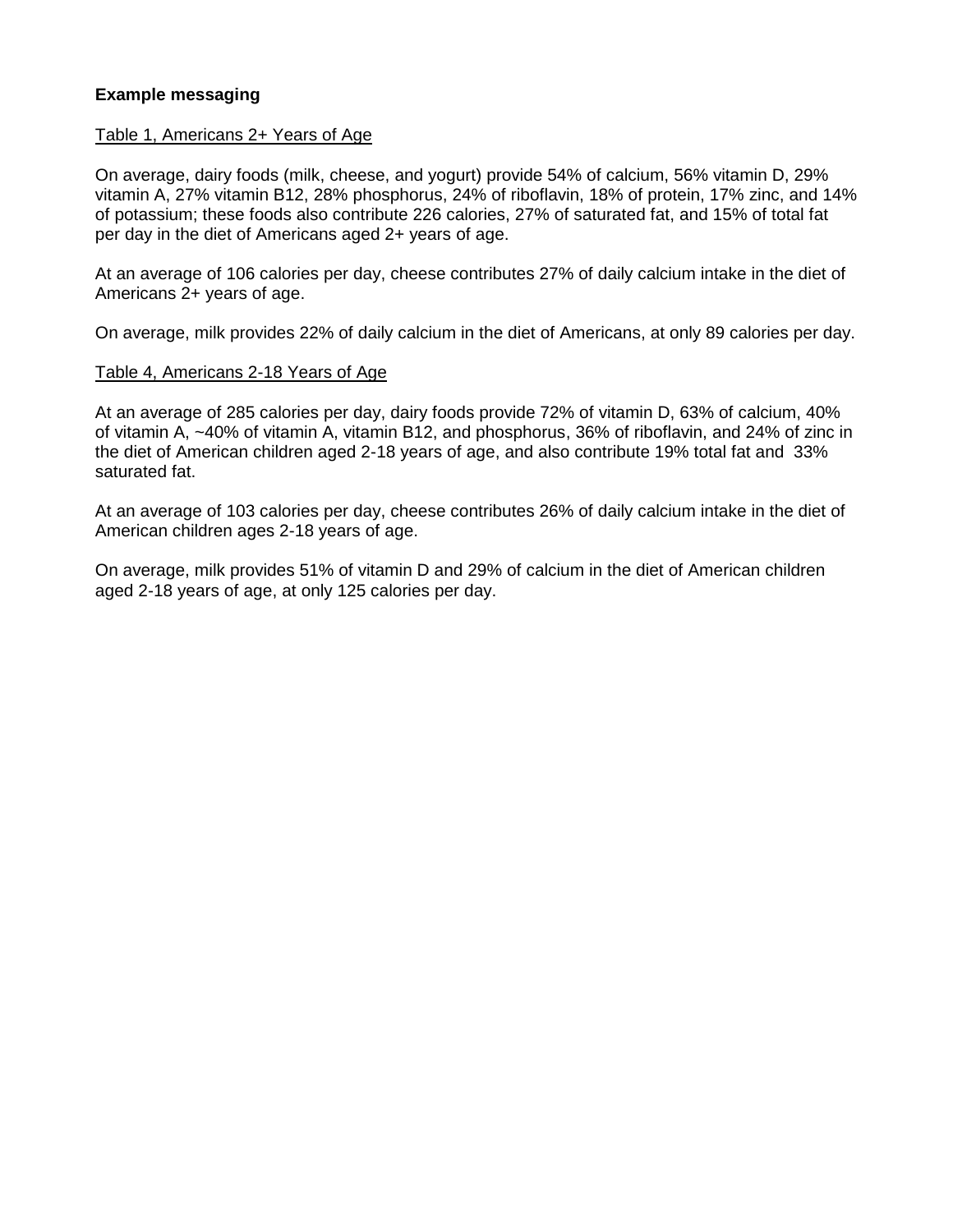

# **TABLE 1. All Americans 2 years and older: average contribution of dairy foods to calorie and nutrient intakes**

|                                                    | Total Milk,                 |             |                      |             |         | Dairy Drinks and |
|----------------------------------------------------|-----------------------------|-------------|----------------------|-------------|---------|------------------|
|                                                    | Cheese, Yogurt <sup>1</sup> | <b>Milk</b> | <b>Flavored Milk</b> | Cheese      | Yogurt  | Substitutes      |
| Calories                                           |                             |             |                      |             |         |                  |
| Calories/day                                       | 226                         | 89          | 15                   | 106         | 17      | 11               |
| Calories, % of total                               | 10.7                        | 4.2         | 0.7                  | 5.0         | 0.8     | 0.5              |
| Nutrient intakes, % of total daily nutrient intake |                             |             |                      |             |         |                  |
| Calcium                                            | 53.6                        | 21.9        | 2.3                  | 26.9        | 2.5     | 1.7              |
| Vitamin D                                          | 55.7                        | 40.5        | 4.6                  | 9.1         | 1.6     | 1.8              |
| Potassium                                          | 14.4                        | 10.1        | 1.2                  | 1.9         | 1.3     | 0.7              |
| Protein                                            | 17.8                        | 7.5         | 0.8                  | 8.3         | $1.1\,$ | 0.4              |
| Vitamin A                                          | 29.0                        | 15.2        | 1.6                  | 11.5        | 0.7     | 1.2              |
| Vitamin B12                                        | 27.4                        | 17.1        | 1.3                  | 7.4         | 1.6     | 1.1              |
| Riboflavin                                         | 24.5                        | 15.5        | $1.7$                | 5.7         | 1.6     | 1.7              |
| Vitamin B6                                         | 5.4                         | 3.2         | 0.4                  | 1.3         | 0.4     | 0.2              |
| Phosphorus                                         | 28.2                        | 12.2        | 1.4                  | 13.1        | 1.5     | 0.6              |
| Magnesium                                          | 11.6                        | 6.8         | 0.9                  | 3.0         | 0.9     | 0.6              |
| Zinc                                               | 17.1                        | 7.2         | 0.9                  | 8.0         | 1.1     | 0.5              |
| Sodium                                             | 10.8                        | 2.4         | 0.4                  | 7.8         | 0.3     | 0.3              |
| <b>Total Fat</b>                                   | 14.9                        | 4.1         | 0.4                  | 10.0        | 0.3     | 0.5              |
| Saturated Fat                                      | 27.0                        | 7.6         | 0.8                  | 17.9        | 0.6     | 0.8              |
| Cholesterol                                        | 14.7                        | 4.6         | 0.5                  | 9.2         | 0.4     | 0.4              |
| Carbohydrate                                       | 6.1                         | 3.5         | 0.9                  | 0.6         | 1.1     | 0.6              |
| <b>Total Sugar</b>                                 | 12.5                        | 8.0         | 1.7                  | 0.7         | 2.1     | $1.0\,$          |
| <b>Added Sugar</b>                                 | 3.1                         | 0           | 1.3                  | $\mathbf 0$ | 1.8     | 1.4              |

Data from NHANES 2011-2014 (n=15,829). Values include dairy in food mixtures (e.g., pizza, Mexican mixed dishes). <sup>1</sup>This does not include Dairy Drinks and Substitutes column, ice cream, frozen dairy desserts, pudding, cream, smoothies, cream cheese, sour cream, whipped cream, butter. Values across rows may not sum to total dairy due to rounding of individual values. Milk refers to whole, reduced-fat, low-fat, non-fat, buttermilk, dry reconstituted, evaporated, lactose-free milks, kefir, goat's milk, and all flavored milks (including sweetened condensed and hot cocoa). Dairy Drinks and Substitutes includes milk shakes, eggnog; soy, almond, rice, coconut beverages. Citation: National Dairy Council. NHANES 2011-2014. Data Source: Centers for Disease control and Prevention, National Center for Health Statistics, National Health and Nutrition Examination Survey Data. Hyattsville, MD: U.S. Department of Health and Human Services. [http://www.cdc.gov/nchs/nhanes.htm.](http://www.cdc.gov/nchs/nhanes.htm)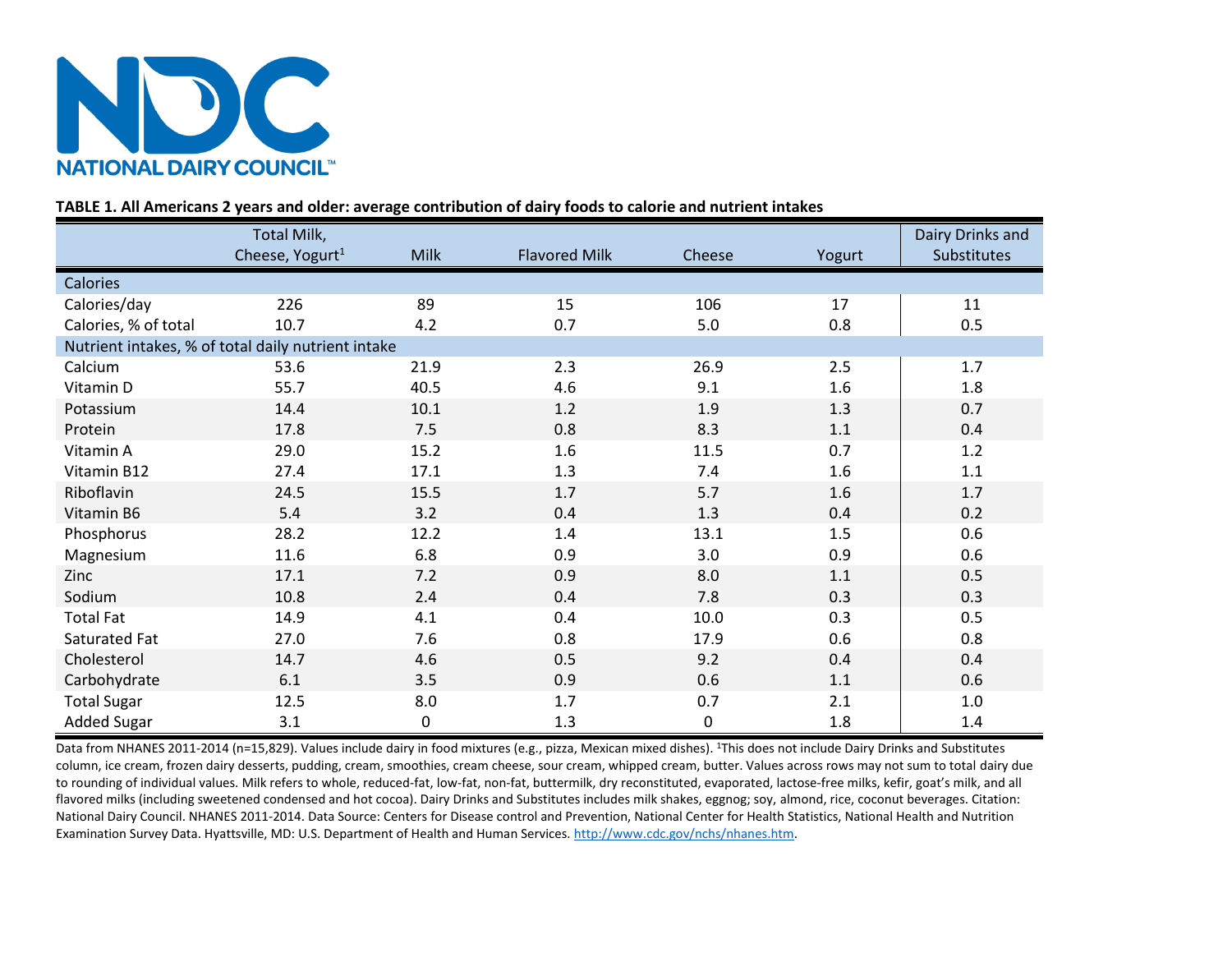

# **TABLE 2. American children, 2-5 years of age: average contribution of dairy foods to calorie and nutrient intakes**

|                                                    | Total Milk,                 |             |                      |        |        | Dairy Drinks and   |
|----------------------------------------------------|-----------------------------|-------------|----------------------|--------|--------|--------------------|
|                                                    | Cheese, Yogurt <sup>1</sup> | <b>Milk</b> | <b>Flavored Milk</b> | Cheese | Yogurt | <b>Substitutes</b> |
| Calories                                           |                             |             |                      |        |        |                    |
| Calories/day                                       | 301                         | 151         | 47                   | 74     | 28     | 8                  |
| Calories, % of total                               | 19.6                        | 9.8         | 3.1                  | 4.8    | 1.8    | 0.5                |
| Nutrient intakes, % of total daily nutrient intake |                             |             |                      |        |        |                    |
| Calcium                                            | 67.8                        | 36.2        | 7.6                  | 19.5   | 4.4    | 1.7                |
| Vitamin D                                          | 75.5                        | 55.7        | 12.1                 | 5.4    | 2.4    | 1.6                |
| Potassium                                          | 30.6                        | 21.0        | 5.0                  | 1.8    | 2.8    | 0.8                |
| Protein                                            | 32.9                        | 17.9        | 3.6                  | 8.8    | 2.6    | 0.5                |
| Vitamin A                                          | 43.6                        | 27.5        | 5.7                  | 9.2    | 1.2    | 1.3                |
| Vitamin B12                                        | 50.9                        | 35.1        | 5.8                  | 6.7    | 3.4    | 1.4                |
| Riboflavin                                         | 44.7                        | 30.2        | 6.5                  | 4.8    | 3.1    | 1.6                |
| Vitamin B6                                         | 12.7                        | 7.9         | 2.5                  | 1.4    | 0.9    | 0.3                |
| Phosphorus                                         | 45.2                        | 24.7        | 5.4                  | 11.8   | 3.2    | 0.6                |
| Magnesium                                          | 25.2                        | 15.7        | 4.4                  | 3.1    | 2.1    | 0.9                |
| Zinc                                               | 30.2                        | 15.9        | 4.0                  | 7.8    | 2.6    | 0.6                |
| Sodium                                             | 16.5                        | 5.9         | 1.6                  | 8.3    | 0.7    | 0.4                |
| <b>Total Fat</b>                                   | 24.1                        | 11.0        | 2.3                  | 10.1   | 0.8    | 0.5                |
| Saturated Fat                                      | 40.0                        | 18.4        | 3.9                  | 16.4   | 1.4    | 0.6                |
| Cholesterol                                        | 26.5                        | 13.0        | 2.7                  | 9.9    | 0.9    | 0.3                |
| Carbohydrate                                       | 13.1                        | 6.9         | 3.4                  | 0.5    | 2.3    | 0.6                |
| <b>Total Sugar</b>                                 | 25.4                        | 14.4        | 6.1                  | 0.6    | 4.4    | 0.9                |
| <b>Added Sugar</b>                                 | 12.0                        | 0.0         | 6.7                  | 0.0    | 5.3    | 1.6                |

Data from NHANES 2011-2014 (n=1,511). Values include dairy in food mixtures (e.g., pizza, Mexican mixed dishes). <sup>1</sup>This does not include Dairy Drinks and Substitutes column, ice cream, frozen dairy desserts, pudding, cream, smoothies, cream cheese, sour cream, whipped cream, butter. Values across rows may not sum to total dairy due to rounding of individual values. Milk references to whole, reduced-fat, low-fat, non-fat, buttermilk, dry reconstituted, evaporated, lactose-free milks, kefir, goat's milk, and all flavored milks (including sweetened condensed and hot cocoa). Dairy Drinks and Substitutes includes milk shakes, eggnog; soy, almond, rice, coconut beverages. Citation: National Dairy Council. NHANES 2011-2014. Data Source: Centers for Disease control and Prevention, National Center for Health Statistics, National Health and Nutrition Examination Survey Data. Hyattsville, MD: U.S. Department of Health and Human Services. [http://www.cdc.gov/nchs/nhanes.htm.](http://www.cdc.gov/nchs/nhanes.htm)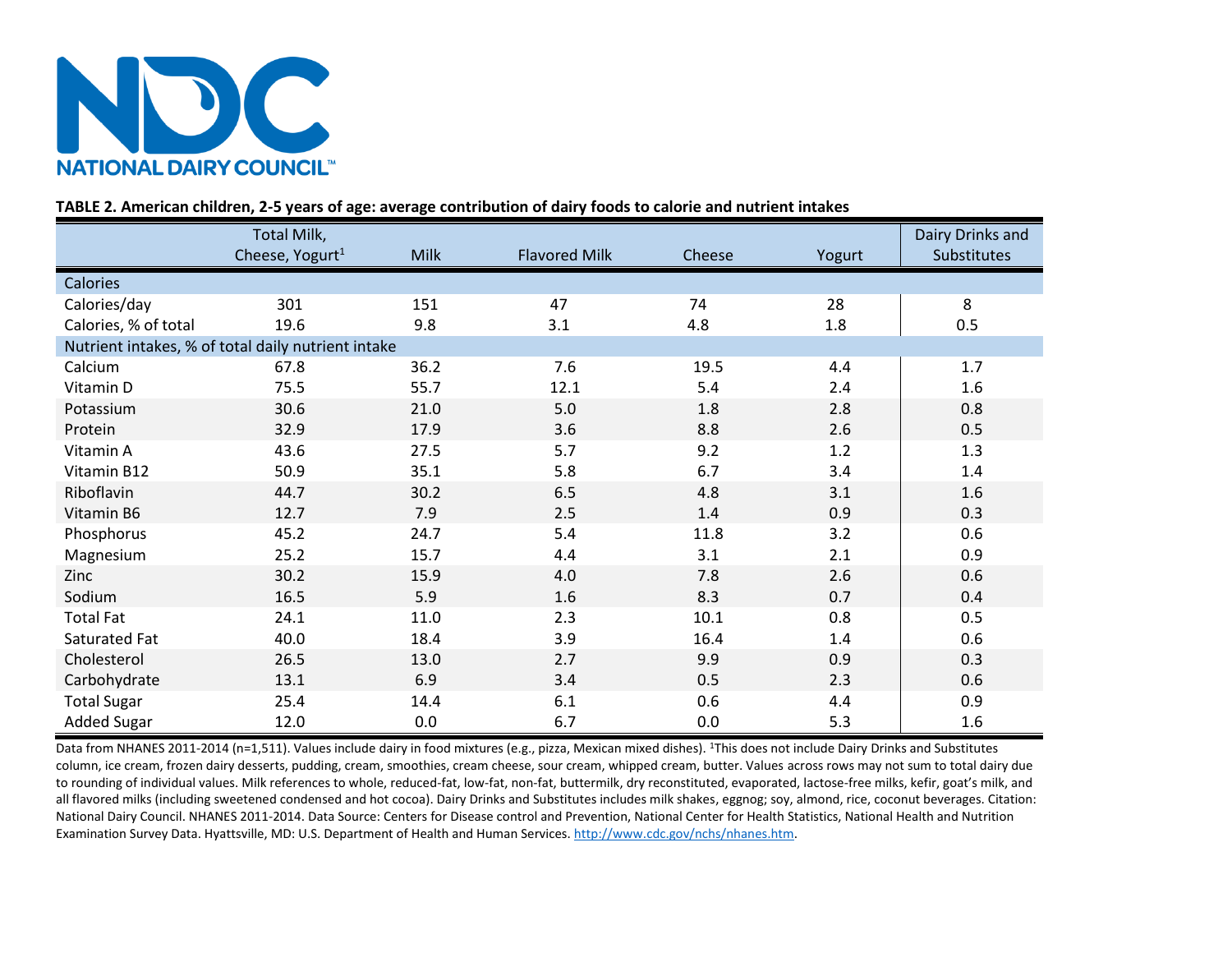

# **TABLE 3. American children, 2 to 8 years of age: average contribution of dairy foods to calorie and nutrient intakes**

|                                                    | Total Milk,                 |             |                      |             |        | Dairy Drinks and |
|----------------------------------------------------|-----------------------------|-------------|----------------------|-------------|--------|------------------|
|                                                    | Cheese, Yogurt <sup>1</sup> | <b>Milk</b> | <b>Flavored Milk</b> | Cheese      | Yogurt | Substitutes      |
| <b>Calories</b>                                    |                             |             |                      |             |        |                  |
| Calories/day                                       | 303                         | 139         | 53                   | 86          | 25     | 10               |
| Calories, % of total                               | 17.9                        | 8.2         | 3.1                  | 5.1         | 1.5    | 0.6              |
| Nutrient intakes, % of total daily nutrient intake |                             |             |                      |             |        |                  |
| Calcium                                            | 66.4                        | 32.4        | 8.3                  | 22.0        | 3.7    | 1.5              |
| Vitamin D                                          | 74.6                        | 52.1        | 14.0                 | 6.3         | 2.2    | 1.4              |
| Potassium                                          | 29.0                        | 19.0        | 5.6                  | 2.0         | 2.3    | 0.9              |
| Protein                                            | 30.6                        | 15.5        | 3.8                  | 9.2         | 2.1    | 0.5              |
| Vitamin A                                          | 42.1                        | 24.5        | 6.5                  | 10.1        | 0.9    | 1.2              |
| Vitamin B12                                        | 46.9                        | 31.1        | 5.9                  | 7.1         | 2.7    | 1.2              |
| Riboflavin                                         | 42.0                        | 27.0        | 7.1                  | 5.3         | 2.6    | 1.8              |
| Vitamin B6                                         | 11.4                        | 6.9         | 2.3                  | 1.5         | 0.7    | 0.3              |
| Phosphorus                                         | 43.2                        | 21.7        | 5.9                  | 12.9        | 2.6    | 0.7              |
| Magnesium                                          | 23.7                        | 13.9        | 4.6                  | 3.4         | 1.7    | 0.9              |
| Zinc                                               | 28.1                        | 13.9        | 3.9                  | 8.2         | 2.1    | 0.6              |
| Sodium                                             | 16.0                        | 4.9         | 1.8                  | 8.7         | 0.6    | 0.4              |
| <b>Total Fat</b>                                   | 21.9                        | 8.7         | 2.1                  | 10.5        | 0.6    | 0.6              |
| Saturated Fat                                      | 36.3                        | 14.7        | 3.5                  | 17.1        | 1.0    | 0.8              |
| Cholesterol                                        | 25.3                        | 11.0        | 2.6                  | 10.9        | 0.8    | 0.5              |
| Carbohydrate                                       | 11.9                        | 5.9         | 3.6                  | 0.6         | 1.8    | 0.7              |
| <b>Total Sugar</b>                                 | 23.1                        | 12.6        | 6.4                  | 0.6         | 3.5    | $1.0\,$          |
| <b>Added Sugar</b>                                 | 9.9                         | $\mathbf 0$ | 6.1                  | $\mathbf 0$ | 3.8    | 1.6              |

Data from NHANES 2011-2014 (n=2,652). Values include dairy in food mixtures (e.g., pizza, Mexican mixed dishes). <sup>1</sup>This does not include Dairy Drinks and Substitutes column, ice cream, frozen dairy desserts, pudding, cream, smoothies, cream cheese, sour cream, whipped cream, butter. Values across rows may not sum to total dairy due to rounding of individual values. Milk references to whole, reduced-fat, low-fat, non-fat, buttermilk, dry reconstituted, evaporated, lactose-free milks, kefir, goat's milk, and all flavored milks (including sweetened condensed and hot cocoa). Dairy Drinks and Substitutes includes milk shakes, eggnog; soy, almond, rice, coconut beverages. Citation: National Dairy Council. NHANES 2011-2014. Data Source: Centers for Disease control and Prevention, National Center for Health Statistics, National Health and Nutrition Examination Survey Data. Hyattsville, MD: U.S. Department of Health and Human Services. [http://www.cdc.gov/nchs/nhanes.htm.](http://www.cdc.gov/nchs/nhanes.htm)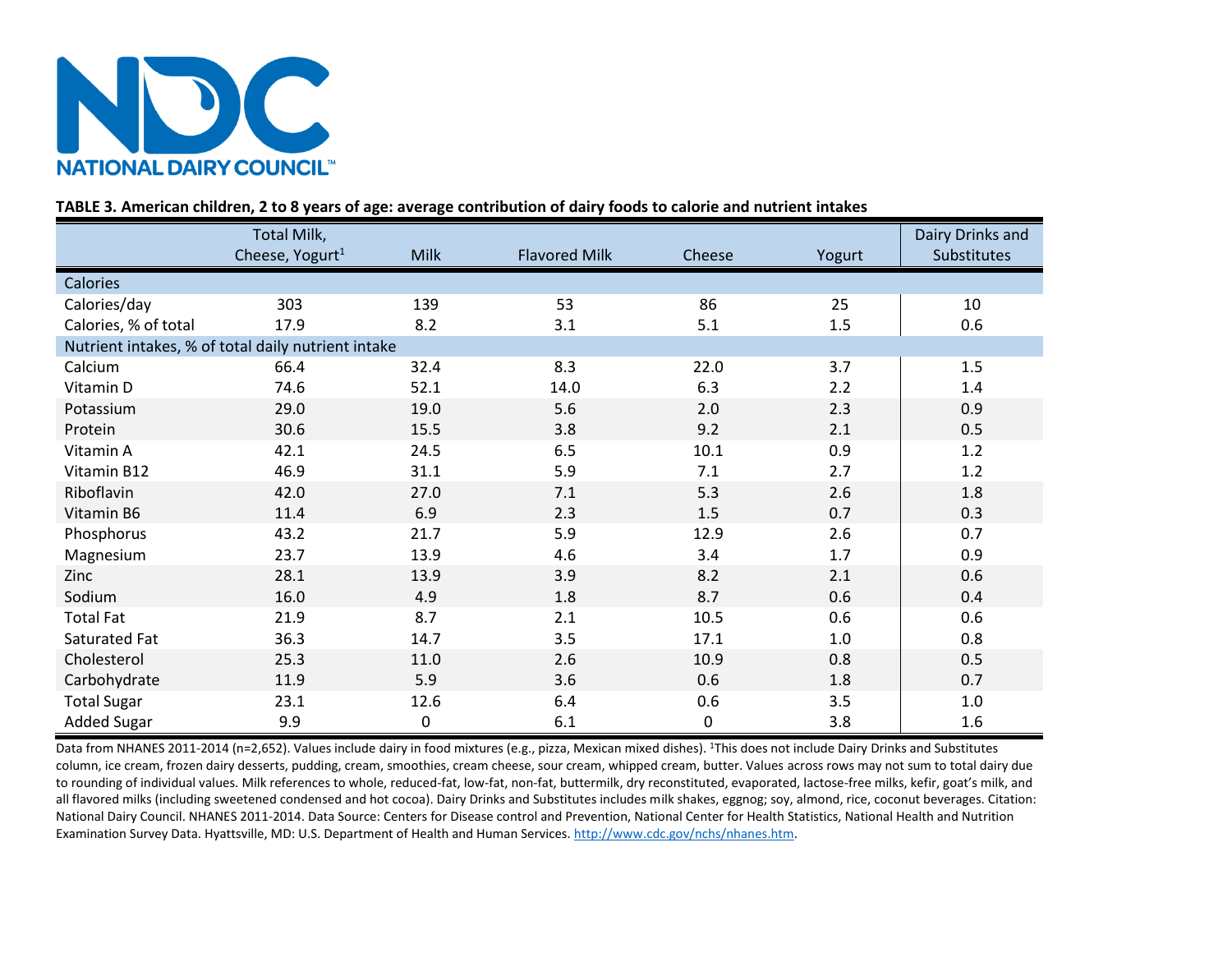

# **TABLE 4. American children, 2 to 18 years of age: average contribution of dairy foods to calorie and nutrient intakes**

|                                                    | Total Milk,                 |             |                      |                  |        | Dairy Drinks and |
|----------------------------------------------------|-----------------------------|-------------|----------------------|------------------|--------|------------------|
|                                                    | Cheese, Yogurt <sup>1</sup> | <b>Milk</b> | <b>Flavored Milk</b> | Cheese           | Yogurt | Substitutes      |
| Calories                                           |                             |             |                      |                  |        |                  |
| Calories/day                                       | 285                         | 125         | 40                   | 103              | 17     | 13               |
| Calories, % of total                               | 15.0                        | 6.6         | 2.1                  | 5.4              | 0.9    | 0.7              |
| Nutrient intakes, % of total daily nutrient intake |                             |             |                      |                  |        |                  |
| Calcium                                            | 63.4                        | 29.0        | 6.2                  | 25.7             | 2.4    | 1.4              |
| Vitamin D                                          | 71.7                        | 50.7        | 11.4                 | 8.1              | 1.4    | 1.2              |
| Potassium                                          | 24.2                        | 16.5        | 4.0                  | 2.2              | 1.5    | 0.9              |
| Protein                                            | 25.3                        | 12.2        | 2.5                  | 9.4              | 1.2    | 0.5              |
| Vitamin A                                          | 40.5                        | 22.7        | 5.1                  | 12.1             | 0.6    | 1.3              |
| Vitamin B12                                        | 38.9                        | 25.7        | 3.9                  | 7.6              | 1.7    | $1.0\,$          |
| Riboflavin                                         | 36.1                        | 23.3        | 5.1                  | 6.0              | 1.6    | 2.1              |
| Vitamin B6                                         | 8.8                         | 5.4         | 1.4                  | 1.6              | 0.4    | 0.3              |
| Phosphorus                                         | 38.2                        | 18.3        | 4.1                  | 14.1             | 1.6    | 0.7              |
| Magnesium                                          | 19.5                        | 11.6        | 3.2                  | 3.7              | 1.0    | 0.8              |
| Zinc                                               | 23.6                        | 11.2        | 2.6                  | 8.6              | 1.2    | 0.6              |
| Sodium                                             | 14.1                        | 3.8         | 1.2                  | 8.8              | 0.3    | 0.3              |
| <b>Total Fat</b>                                   | 19.4                        | 6.6         | 1.3                  | 11.1             | 0.4    | 0.7              |
| Saturated Fat                                      | 33.2                        | 11.6        | 2.4                  | 18.6             | 0.6    | 1.1              |
| Cholesterol                                        | 21.6                        | 8.3         | 1.7                  | 11.2             | 0.4    | 0.7              |
| Carbohydrate                                       | 9.2                         | 4.9         | 2.5                  | 0.7              | 1.1    | 0.7              |
| <b>Total Sugar</b>                                 | 18.1                        | 10.7        | 4.5                  | 0.7              | 2.2    | 1.2              |
| <b>Added Sugar</b>                                 | 5.8                         | $\pmb{0}$   | 3.7                  | $\boldsymbol{0}$ | 2.1    | 1.6              |

Data from NHANES 2011-2014 (n=5,876). Values include dairy in food mixtures (e.g., pizza, Mexican mixed dishes). <sup>1</sup>This does not include Dairy Drinks and Substitutes column, ice cream, frozen dairy desserts, pudding, cream, smoothies, cream cheese, sour cream, whipped cream, butter. Values across rows may not sum to total dairy due to rounding of individual values. Milk references to whole, reduced-fat, low-fat, non-fat, buttermilk, dry reconstituted, evaporated, lactose-free milks, kefir, goat's milk, and all flavored milks (including sweetened condensed and hot cocoa). Dairy Drinks and Substitutes includes milk shakes, eggnog; soy, almond, rice, coconut beverages. Citation: National Dairy Council. NHANES 2011-2014. Data Source: Centers for Disease control and Prevention, National Center for Health Statistics, National Health and Nutrition Examination Survey Data. Hyattsville, MD: U.S. Department of Health and Human Services. [http://www.cdc.gov/nchs/nhanes.htm.](http://www.cdc.gov/nchs/nhanes.htm)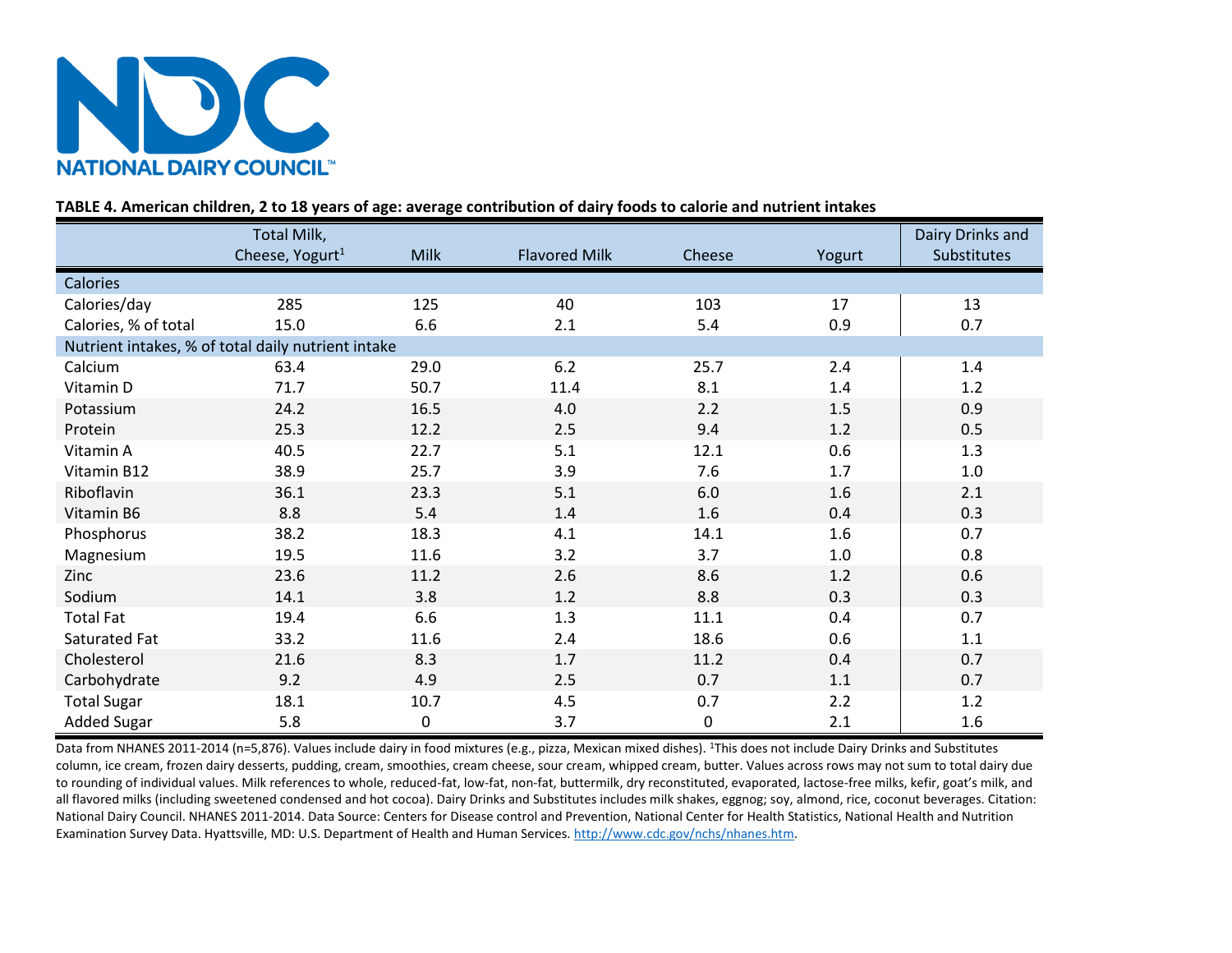

# **TABLE 5. American children 6-11 years of age: average contribution of dairy foods to calorie and nutrient intakes**

|                                                    | Total Milk,                 |             |                      |        |        | Dairy Drinks and |
|----------------------------------------------------|-----------------------------|-------------|----------------------|--------|--------|------------------|
|                                                    | Cheese, Yogurt <sup>1</sup> | <b>Milk</b> | <b>Flavored Milk</b> | Cheese | Yogurt | Substitutes      |
| <b>Calories</b>                                    |                             |             |                      |        |        |                  |
| Calories/day                                       | 295                         | 117         | 54                   | 106    | 18     | 13               |
| Calories, % of total                               | 15.1                        | 6.0         | 2.8                  | 5.4    | 0.9    | 0.7              |
| Nutrient intakes, % of total daily nutrient intake |                             |             |                      |        |        |                  |
| Calcium                                            | 63.5                        | 26.7        | 8.2                  | 26.2   | 2.5    | 1.3              |
| Vitamin D                                          | 71.9                        | 46.7        | 15.2                 | 8.4    | 1.6    | 1.3              |
| Potassium                                          | 25.0                        | 15.6        | 5.5                  | 2.3    | 1.6    | 0.9              |
| Protein                                            | 26.0                        | 11.7        | 3.5                  | 9.7    | 1.2    | 0.5              |
| Vitamin A                                          | 39.0                        | 20.2        | 6.4                  | 11.9   | 0.6    | 1.2              |
| Vitamin B12                                        | 39.1                        | 24.5        | 5.2                  | 7.8    | 1.7    | 0.9              |
| Riboflavin                                         | 36.5                        | 21.9        | 6.8                  | 6.2    | 1.7    | 1.9              |
| Vitamin B6                                         | 9.1                         | 5.2         | 1.8                  | 1.6    | 0.4    | 0.3              |
| Phosphorus                                         | 39.0                        | 17.2        | 5.6                  | 14.5   | 1.7    | 0.7              |
| Magnesium                                          | 20.3                        | 11.0        | 4.3                  | 3.8    | 1.1    | 0.8              |
| Zinc                                               | 24.0                        | 10.6        | 3.4                  | 8.8    | 1.3    | 0.6              |
| Sodium                                             | 14.6                        | 3.6         | 1.6                  | 9.1    | 0.3    | 0.3              |
| <b>Total Fat</b>                                   | 19.1                        | 5.9         | 1.7                  | 11.1   | 0.4    | 0.6              |
| Saturated Fat                                      | 31.9                        | 10.1        | 2.9                  | 18.3   | 0.6    | 1.0              |
| Cholesterol                                        | 22.5                        | 7.9         | 2.3                  | 11.9   | 0.5    | 0.7              |
| Carbohydrate                                       | 9.5                         | 4.5         | 3.2                  | 0.6    | 1.2    | 0.7              |
| <b>Total Sugar</b>                                 | 18.8                        | 9.9         | 5.9                  | 0.7    | 2.3    | 1.2              |
| <b>Added Sugar</b>                                 | 6.8                         | 0.0         | 4.8                  | 0.0    | 2.1    | 1.5              |

Data from NHANES 2011-2014 (n=2,193). Values include dairy in food mixtures (e.g., pizza, Mexican mixed dishes). <sup>1</sup>This does not include Dairy Drinks and Substitutes column, ice cream, frozen dairy desserts, pudding, cream, smoothies, cream cheese, sour cream, whipped cream, butter. Values across rows may not sum to total dairy due to rounding of individual values. Milk references to whole, reduced-fat, low-fat, non-fat, buttermilk, dry reconstituted, evaporated, lactose-free milks, kefir, goat's milk, and all flavored milks (including sweetened condensed and hot cocoa). Dairy Drinks and Substitutes includes milk shakes, eggnog; soy, almond, rice, coconut beverages. Citation: National Dairy Council. NHANES 2011-2014. Data Source: Centers for Disease control and Prevention, National Center for Health Statistics, National Health and Nutrition Examination Survey Data. Hyattsville, MD: U.S. Department of Health and Human Services. [http://www.cdc.gov/nchs/nhanes.htm.](http://www.cdc.gov/nchs/nhanes.htm)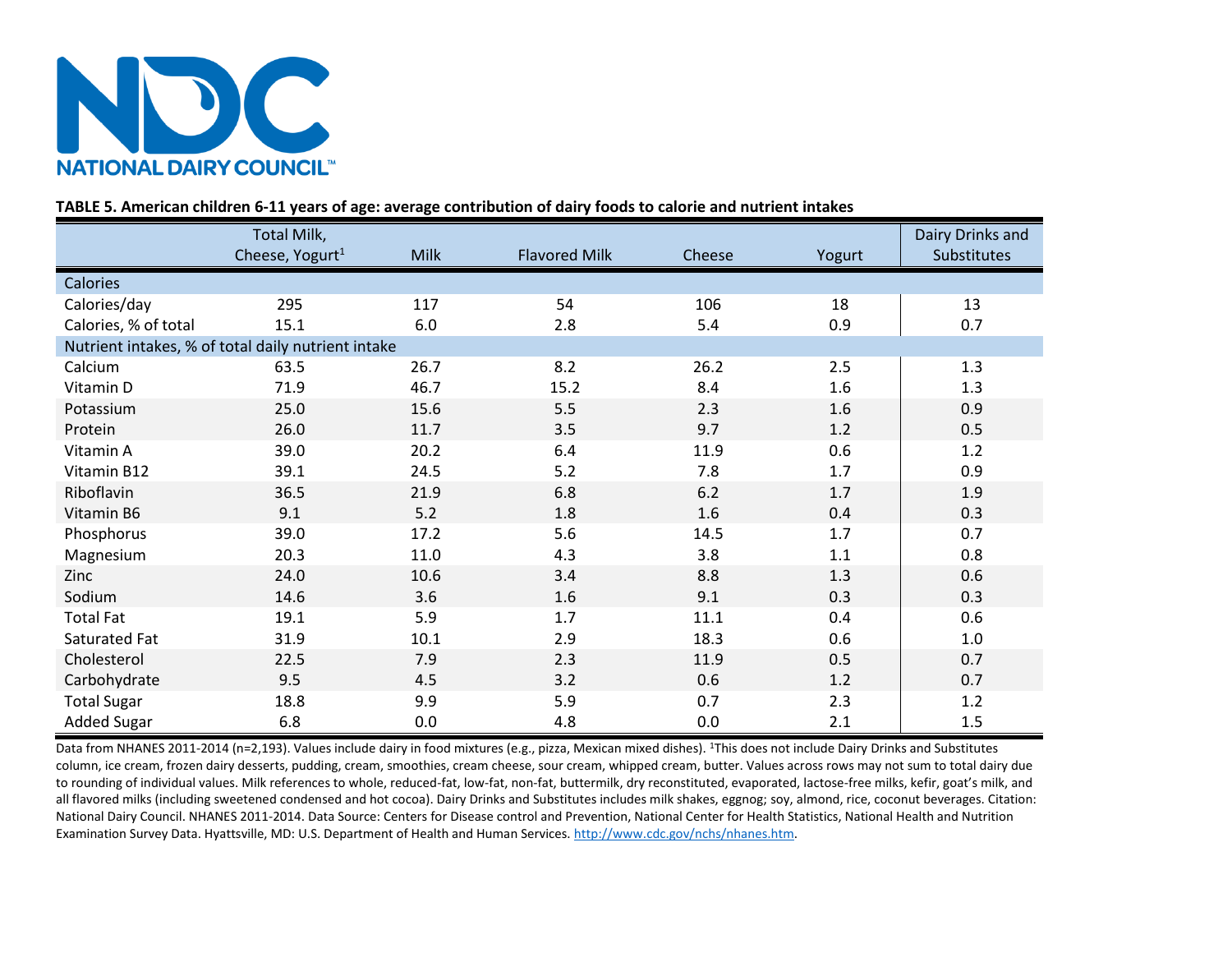

# **TABLE 6. American children, 9 to 18 years of age: average contribution of dairy foods to calorie and nutrient intakes**

|                                                    | Total Milk,                 |             |                      |                  |         | Dairy Drinks and |
|----------------------------------------------------|-----------------------------|-------------|----------------------|------------------|---------|------------------|
|                                                    | Cheese, Yogurt <sup>1</sup> | <b>Milk</b> | <b>Flavored Milk</b> | Cheese           | Yogurt  | Substitutes      |
| Calories                                           |                             |             |                      |                  |         |                  |
| Calories/day                                       | 272                         | 115         | 30                   | 116              | 11      | 15               |
| Calories, % of total                               | 13.3                        | 5.6         | 1.5                  | 5.6              | 0.6     | 0.7              |
| Nutrient intakes, % of total daily nutrient intake |                             |             |                      |                  |         |                  |
| Calcium                                            | 61.4                        | 26.7        | 4.8                  | 28.3             | 1.6     | 1.4              |
| Vitamin D                                          | 69.3                        | 49.6        | 9.4                  | 9.5              | 0.9     | $1.1\,$          |
| Potassium                                          | 21.2                        | 14.8        | 3.1                  | 2.4              | 0.9     | 0.9              |
| Protein                                            | 22.3                        | 10.4        | 1.8                  | 9.5              | 0.7     | 0.5              |
| Vitamin A                                          | 39.4                        | 21.5        | 4.0                  | 13.5             | 0.4     | 1.4              |
| Vitamin B12                                        | 34.2                        | 22.5        | 2.7                  | 7.9              | $1.0\,$ | 0.8              |
| Riboflavin                                         | 32.3                        | 21.0        | 3.8                  | 6.4              | $1.0\,$ | 2.2              |
| Vitamin B6                                         | 7.4                         | 4.6         | 0.9                  | 1.6              | 0.3     | 0.3              |
| Phosphorus                                         | 35.1                        | 16.2        | 3.1                  | 14.9             | $1.0\,$ | 0.8              |
| Magnesium                                          | 17.1                        | 10.2        | 2.3                  | 3.9              | 0.6     | 0.8              |
| Zinc                                               | 21.0                        | 9.6         | 1.8                  | 8.8              | 0.7     | 0.6              |
| Sodium                                             | 13.1                        | 3.2         | 0.8                  | 8.9              | 0.2     | 0.3              |
| <b>Total Fat</b>                                   | 18.0                        | 5.5         | 0.9                  | 11.4             | 0.2     | 0.8              |
| Saturated Fat                                      | 31.3                        | 9.8         | 1.7                  | 19.4             | 0.4     | 1.3              |
| Cholesterol                                        | 19.6                        | 6.8         | 1.2                  | 11.4             | 0.3     | 0.8              |
| Carbohydrate                                       | 7.5                         | 4.3         | 1.8                  | 0.7              | 0.7     | 0.8              |
| <b>Total Sugar</b>                                 | 15.0                        | 9.5         | 3.3                  | 0.8              | 1.5     | 1.3              |
| <b>Added Sugar</b>                                 | 3.7                         | 0           | 2.5                  | $\boldsymbol{0}$ | 1.2     | 1.6              |

Data from NHANES 2011-2014 (n=3,224). Values include dairy in food mixtures (e.g., pizza, Mexican mixed dishes). <sup>1</sup>This does not include Dairy Drinks and Substitutes column, ice cream, frozen dairy desserts, pudding, cream, smoothies, cream cheese, sour cream, whipped cream, butter. Values across rows may not sum to total dairy due to rounding of individual values. Milk references to whole, reduced-fat, low-fat, non-fat, buttermilk, dry reconstituted, evaporated, lactose-free milks, kefir, goat's milk, and all flavored milks (including sweetened condensed and hot cocoa). Dairy Drinks and Substitutes includes milk shakes, eggnog; soy, almond, rice, coconut beverages. Citation: National Dairy Council. NHANES 2011-2014. Data Source: Centers for Disease control and Prevention, National Center for Health Statistics, National Health and Nutrition Examination Survey Data. Hyattsville, MD: U.S. Department of Health and Human Services. [http://www.cdc.gov/nchs/nhanes.htm.](http://www.cdc.gov/nchs/nhanes.htm)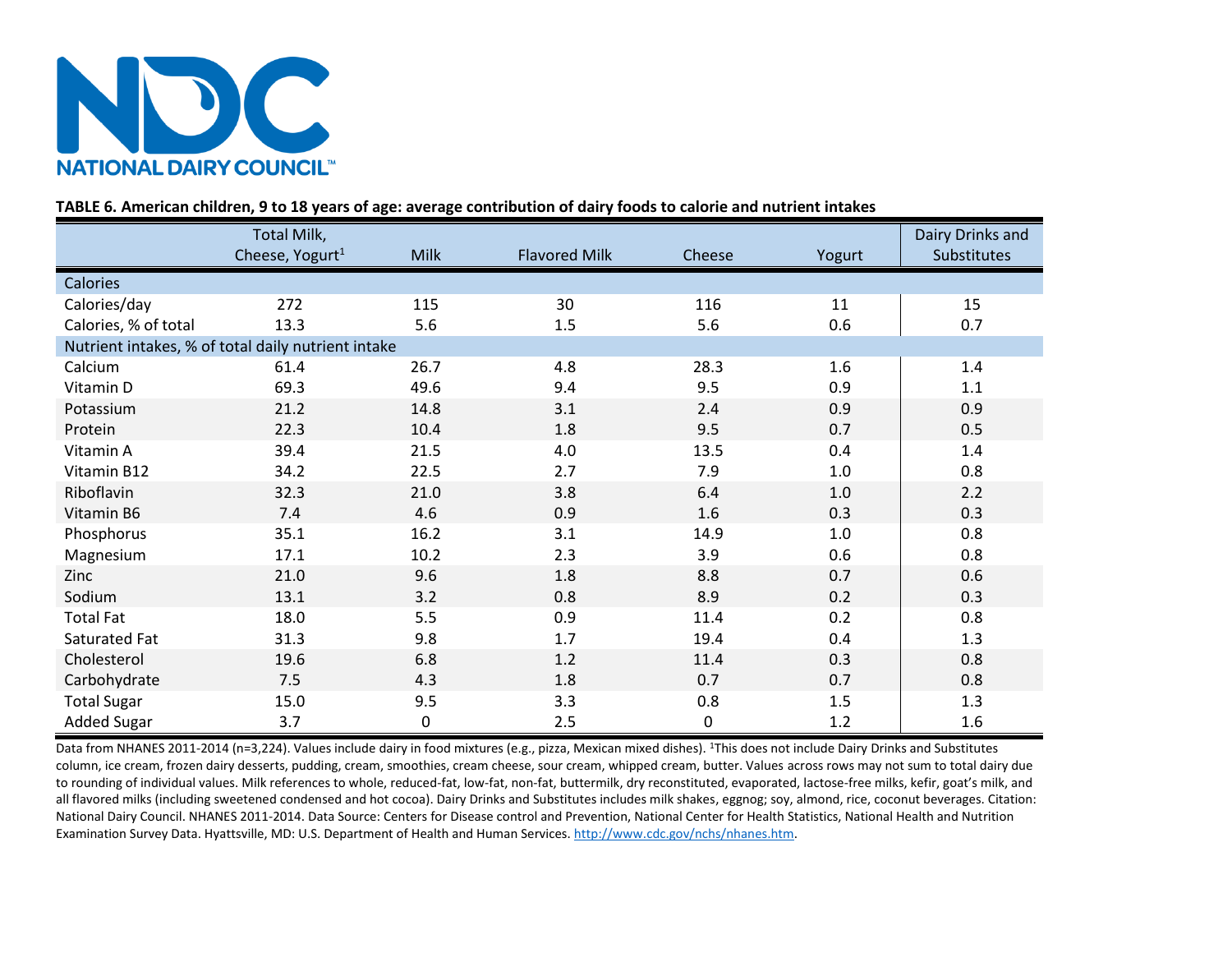

# **TABLE 7. American children 12-17 years of age: average contribution of dairy foods to calorie and nutrient intakes**

|                      | Total Milk,                                        |             |                      |        |         | Dairy Drinks and   |
|----------------------|----------------------------------------------------|-------------|----------------------|--------|---------|--------------------|
|                      | Cheese, Yogurt <sup>1</sup>                        | <b>Milk</b> | <b>Flavored Milk</b> | Cheese | Yogurt  | <b>Substitutes</b> |
| <b>Calories</b>      |                                                    |             |                      |        |         |                    |
| Calories/day         | 268                                                | 118         | 24                   | 115    | 11      | 16                 |
| Calories, % of total | 13.3                                               | 5.9         | $1.2\,$              | 5.7    | 0.5     | 0.8                |
|                      | Nutrient intakes, % of total daily nutrient intake |             |                      |        |         |                    |
| Calcium              | 61.8                                               | 28.1        | 3.8                  | 28.5   | 1.4     | 1.5                |
| Vitamin D            | 70.0                                               | 52.0        | 7.8                  | 9.6    | 0.7     | 0.9                |
| Potassium            | 21.2                                               | 15.4        | 2.5                  | 2.4    | 0.9     | $1.0\,$            |
| Protein              | 22.4                                               | 10.8        | 1.4                  | 9.4    | 0.7     | 0.5                |
| Vitamin A            | 40.8                                               | 23.0        | 3.6                  | 13.8   | 0.5     | 1.5                |
| Vitamin B12          | 35.2                                               | 23.9        | 2.2                  | 8.1    | $1.0\,$ | 0.9                |
| Riboflavin           | 33.0                                               | 22.3        | 3.2                  | 6.6    | $1.0$   | 2.5                |
| Vitamin B6           | 7.5                                                | 4.9         | 0.7                  | 1.6    | 0.2     | 0.3                |
| Phosphorus           | 35.2                                               | 16.9        | 2.5                  | 14.9   | 0.9     | 0.9                |
| Magnesium            | 17.1                                               | 10.7        | 1.9                  | 3.9    | 0.6     | 0.9                |
| Zinc                 | 21.3                                               | 10.2        | 1.5                  | 8.9    | 0.7     | 0.7                |
| Sodium               | 13.1                                               | 3.3         | 0.7                  | 8.9    | 0.2     | 0.3                |
| <b>Total Fat</b>     | 18.2                                               | 5.6         | 0.7                  | 11.6   | 0.2     | 0.9                |
| Saturated Fat        | 31.6                                               | 10.2        | 1.3                  | 19.7   | 0.4     | 1.5                |
| Cholesterol          | 19.5                                               | 7.0         | 0.9                  | 11.3   | 0.3     | 0.9                |
| Carbohydrate         | 7.5                                                | 4.5         | 1.5                  | 0.8    | 0.7     | 0.9                |
| <b>Total Sugar</b>   | 14.8                                               | 10.0        | 2.6                  | 0.8    | 1.3     | 1.5                |
| <b>Added Sugar</b>   | 3.1                                                | 0.0         | 2.0                  | 0.0    | $1.0\,$ | 1.8                |

Data from NHANES 2011-2014 (n=1,864). Values include dairy in food mixtures (e.g., pizza, Mexican mixed dishes). <sup>1</sup>This does not include Dairy Drinks and Substitutes column, ice cream, frozen dairy desserts, pudding, cream, smoothies, cream cheese, sour cream, whipped cream, butter. Values across rows may not sum to total dairy due to rounding of individual values. Milk references to whole, reduced-fat, low-fat, non-fat, buttermilk, dry reconstituted, evaporated, lactose-free milks, kefir, goat's milk, and all flavored milks (including sweetened condensed and hot cocoa). Dairy Drinks and Substitutes includes milk shakes, eggnog; soy, almond, rice, coconut beverages. Citation: National Dairy Council. NHANES 2011-2014. Data Source: Centers for Disease control and Prevention, National Center for Health Statistics, National Health and Nutrition Examination Survey Data. Hyattsville, MD: U.S. Department of Health and Human Services. [http://www.cdc.gov/nchs/nhanes.htm.](http://www.cdc.gov/nchs/nhanes.htm)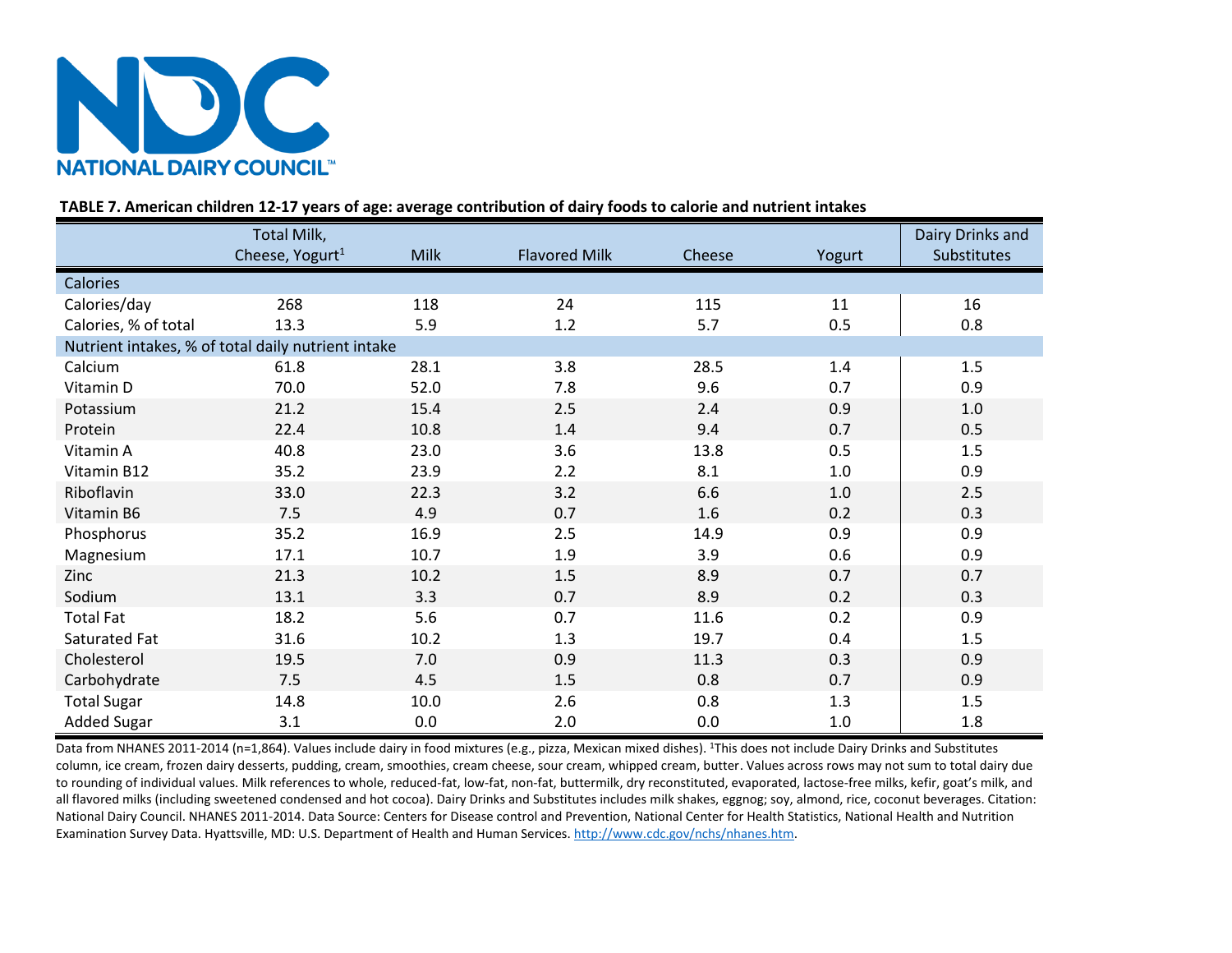

# **TABLE 8. American children, 14-18 years of age: average contribution of dairy foods to calorie and nutrient intakes**

|                                                    | Total Milk,                 |             |                      |        |        | Dairy Drinks and |
|----------------------------------------------------|-----------------------------|-------------|----------------------|--------|--------|------------------|
|                                                    | Cheese, Yogurt <sup>1</sup> | <b>Milk</b> | <b>Flavored Milk</b> | Cheese | Yogurt | Substitutes      |
| <b>Calories</b>                                    |                             |             |                      |        |        |                  |
| Calories/day                                       | 268                         | 111         | 23                   | 125    | 8      | 15               |
| Calories, % of total                               | 12.6                        | 5.2         | 1.1                  | 5.9    | 0.4    | 0.7              |
| Nutrient intakes, % of total daily nutrient intake |                             |             |                      |        |        |                  |
| Calcium                                            | 60.1                        | 25.5        | 3.7                  | 29.8   | 1.1    | 1.4              |
| Vitamin D                                          | 67.2                        | 48.7        | 7.5                  | 10.3   | 0.7    | 0.9              |
| Potassium                                          | 19.4                        | 14.0        | 2.3                  | 2.5    | 0.7    | 0.9              |
| Protein                                            | 21.1                        | 9.5         | 1.3                  | 9.7    | 0.5    | 0.5              |
| Vitamin A                                          | 39.4                        | 21.1        | 3.4                  | 14.6   | 0.4    | 1.4              |
| Vitamin B12                                        | 31.9                        | 20.9        | 2.0                  | 8.2    | 0.7    | 0.8              |
| Riboflavin                                         | 30.3                        | 19.8        | 3.0                  | 6.7    | 0.8    | 2.4              |
| Vitamin B6                                         | 6.6                         | 4.1         | 0.7                  | 1.6    | 0.2    | 0.3              |
| Phosphorus                                         | 33.6                        | 15.1        | 2.3                  | 15.5   | 0.7    | 0.8              |
| Magnesium                                          | 15.6                        | 9.5         | 1.7                  | 4.0    | 0.5    | 0.8              |
| Zinc                                               | 20.0                        | 9.0         | 1.3                  | 9.2    | 0.5    | 0.6              |
| Sodium                                             | 12.9                        | 3.0         | 0.6                  | 9.2    | 0.1    | 0.3              |
| <b>Total Fat</b>                                   | 17.7                        | 5.1         | 0.6                  | 11.8   | 0.2    | 0.7              |
| Saturated Fat                                      | 31.4                        | 9.3         | 1.2                  | 20.6   | 0.3    | 1.3              |
| Cholesterol                                        | 18.9                        | 6.3         | 0.8                  | 11.6   | 0.2    | 0.8              |
| Carbohydrate                                       | 6.7                         | 4.0         | 1.3                  | 0.8    | 0.5    | 0.8              |
| <b>Total Sugar</b>                                 | 13.1                        | 8.9         | 2.5                  | 0.8    | 0.9    | 1.3              |
| <b>Added Sugar</b>                                 | 2.7                         | 0.0         | 1.9                  | 0.0    | 0.8    | 1.6              |

Data from NHANES 2011-2014 (n=1,552). Values include dairy in food mixtures (e.g., pizza, Mexican mixed dishes). <sup>1</sup>This does not include Dairy Drinks and Substitutes column, ice cream, frozen dairy desserts, pudding, cream, smoothies, cream cheese, sour cream, whipped cream, butter. Values across rows may not sum to total dairy due to rounding of individual values. Milk references to whole, reduced-fat, low-fat, non-fat, buttermilk, dry reconstituted, evaporated, lactose-free milks, kefir, goat's milk, and all flavored milks (including sweetened condensed and hot cocoa). Dairy Drinks and Substitutes includes milk shakes, eggnog; soy, almond, rice, coconut beverages. Citation: National Dairy Council. NHANES 2011-2014. Data Source: Centers for Disease control and Prevention, National Center for Health Statistics, National Health and Nutrition Examination Survey Data. Hyattsville, MD: U.S. Department of Health and Human Services. [http://www.cdc.gov/nchs/nhanes.htm.](http://www.cdc.gov/nchs/nhanes.htm)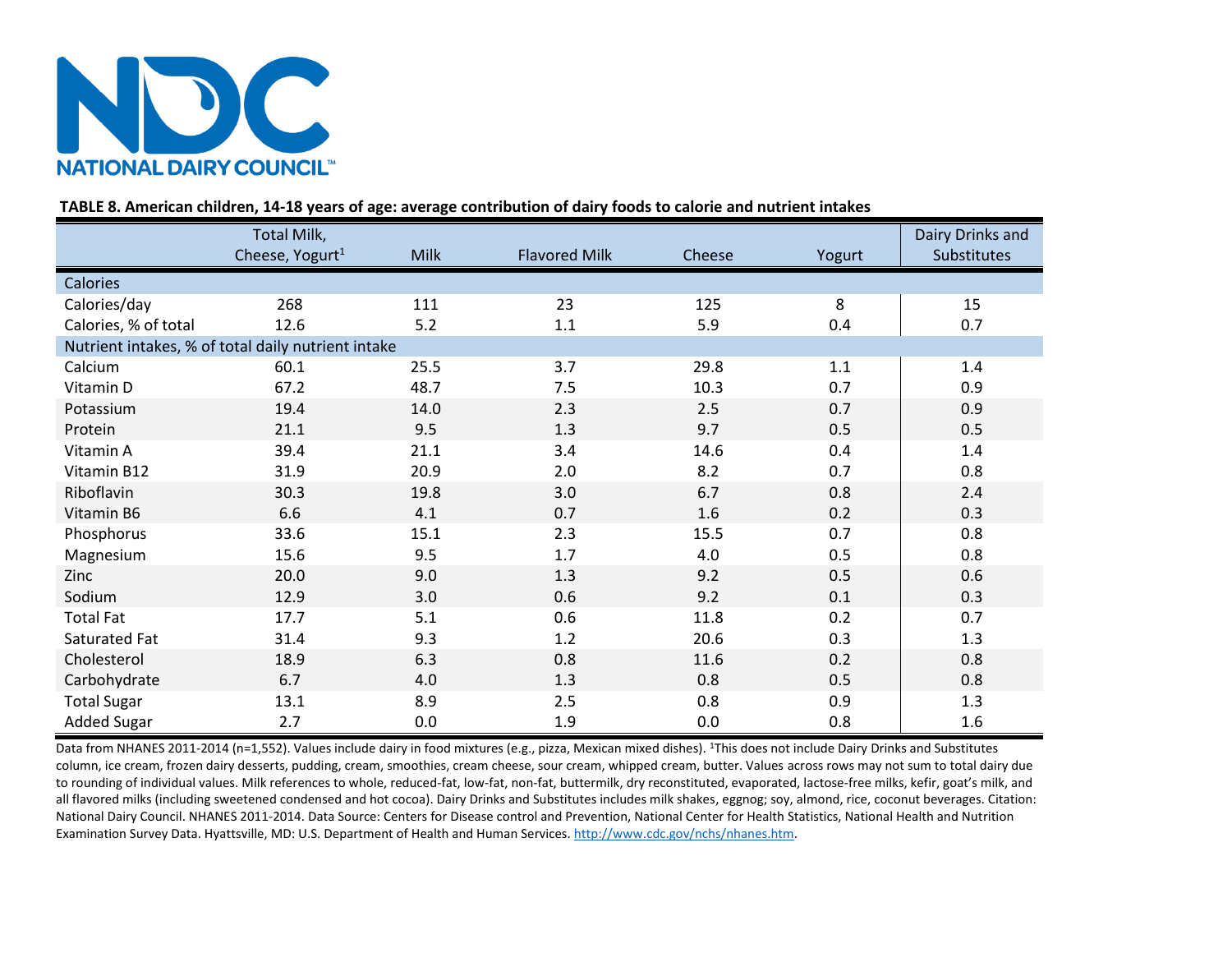

# **TABLE 9. American adults, 19 years and older: average contribution of dairy foods to calorie and nutrient intakes**

|                                                    | Total Milk,                 |             |                      |             |        | Dairy Drinks and |
|----------------------------------------------------|-----------------------------|-------------|----------------------|-------------|--------|------------------|
|                                                    | Cheese, Yogurt <sup>1</sup> | <b>Milk</b> | <b>Flavored Milk</b> | Cheese      | Yogurt | Substitutes      |
| Calories                                           |                             |             |                      |             |        |                  |
| Calories/day                                       | 208                         | 79          | 7                    | 106         | 16     | 11               |
| Calories, % of total                               | 9.6                         | 3.6         | 0.3                  | 4.9         | 0.8    | 0.5              |
| Nutrient intakes, % of total daily nutrient intake |                             |             |                      |             |        |                  |
| Calcium                                            | 50.4                        | 19.6        | 1.1                  | 27.3        | 2.5    | 1.8              |
| Vitamin D                                          | 49.9                        | 36.7        | 2.1                  | 9.5         | 1.6    | 2.0              |
| Potassium                                          | 12.0                        | 8.5         | 0.5                  | 1.8         | 1.2    | 0.6              |
| Protein                                            | 15.9                        | 6.4         | 0.3                  | 8.1         | 1.1    | 0.3              |
| Vitamin A                                          | 25.8                        | 13.1        | 0.7                  | 11.3        | 0.8    | 1.2              |
| Vitamin B12                                        | 24.1                        | 14.6        | 0.7                  | 7.3         | 1.6    | 1.2              |
| Riboflavin                                         | 21.3                        | 13.4        | 0.7                  | 5.6         | 1.6    | 1.6              |
| Vitamin B6                                         | 4.6                         | 2.7         | 0.2                  | 1.3         | 0.4    | 0.2              |
| Phosphorus                                         | 25.4                        | 10.5        | 0.6                  | 12.8        | 1.5    | 0.5              |
| Magnesium                                          | 9.8                         | 5.7         | 0.4                  | 2.9         | 0.8    | 0.6              |
| Zinc                                               | 15.4                        | 6.1         | 0.4                  | 7.8         | 1.1    | 0.5              |
| Sodium                                             | 9.9                         | 2.0         | 0.2                  | 7.5         | 0.3    | 0.3              |
| <b>Total Fat</b>                                   | 13.7                        | 3.5         | 0.2                  | 9.7         | 0.3    | 0.5              |
| Saturated Fat                                      | 25.2                        | 6.5         | 0.4                  | 17.7        | 0.6    | 0.8              |
| Cholesterol                                        | 13.1                        | 3.8         | 0.2                  | 8.8         | 0.3    | 0.4              |
| Carbohydrate                                       | 5.1                         | 3.0         | 0.4                  | 0.6         | 1.0    | 0.6              |
| <b>Total Sugar</b>                                 | 10.7                        | 7.1         | 0.8                  | 0.7         | 2.0    | $1.0\,$          |
| <b>Added Sugar</b>                                 | 2.4                         | 0           | 0.6                  | $\mathbf 0$ | 1.7    | 1.3              |

Data from NHANES 2011-2014 (n=9,953). Values include dairy in food mixtures (e.g., pizza, Mexican mixed dishes). <sup>1</sup>This does not include Dairy Drinks and Substitutes column, ice cream, frozen dairy desserts, pudding, cream, smoothies, cream cheese, sour cream, whipped cream, butter. Values across rows may not sum to total dairy due to rounding of individual values. Milk references to whole, reduced-fat, low-fat, non-fat, buttermilk, dry reconstituted, evaporated, lactose-free milks, kefir, goat's milk, and all flavored milks (including sweetened condensed and hot cocoa). Dairy Drinks and Substitutes includes milk shakes, eggnog; soy, almond, rice, coconut beverages. Citation: National Dairy Council. NHANES 2011-2014. Data Source: Centers for Disease control and Prevention, National Center for Health Statistics, National Health and Nutrition Examination Survey Data. Hyattsville, MD: U.S. Department of Health and Human Services. [http://www.cdc.gov/nchs/nhanes.htm.](http://www.cdc.gov/nchs/nhanes.htm)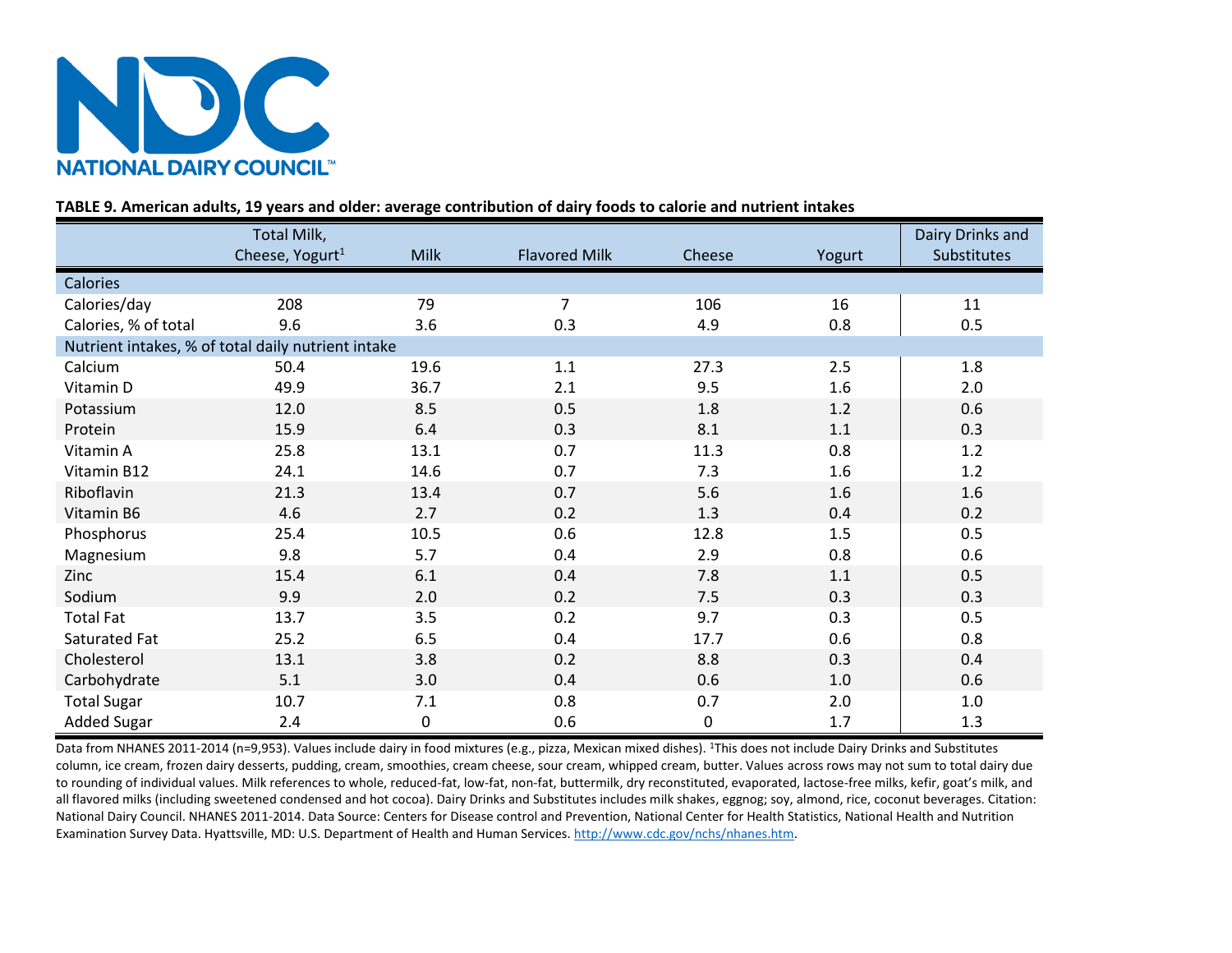

# **TABLE 10. American adults, 19-30 years of age: average contribution of dairy foods to calorie and nutrient intakes**

|                                                    | Total Milk,                 |             |                      |        |        | Dairy Drinks and   |
|----------------------------------------------------|-----------------------------|-------------|----------------------|--------|--------|--------------------|
|                                                    | Cheese, Yogurt <sup>1</sup> | <b>Milk</b> | <b>Flavored Milk</b> | Cheese | Yogurt | <b>Substitutes</b> |
| Calories                                           |                             |             |                      |        |        |                    |
| Calories/day                                       | 249                         | 82          | 8                    | 147    | 12     | 10                 |
| Calories, % of total                               | 10.5                        | 3.4         | 0.3                  | 6.2    | 0.5    | 0.4                |
| Nutrient intakes, % of total daily nutrient intake |                             |             |                      |        |        |                    |
| Calcium                                            | 54.2                        | 17.8        | 1.2                  | 33.5   | 1.6    | 1.6                |
| Vitamin D                                          | 53.5                        | 37.5        | 2.7                  | 12.2   | 1.2    | 1.8                |
| Potassium                                          | 12.8                        | 8.8         | 0.6                  | 2.5    | 0.9    | 0.5                |
| Protein                                            | 17.0                        | 5.9         | 0.4                  | 10.0   | 0.8    | 0.3                |
| Vitamin A                                          | 31.2                        | 13.7        | 0.9                  | 16.2   | 0.5    | 1.2                |
| Vitamin B12                                        | 23.7                        | 13.3        | 0.7                  | 8.7    | 1.0    | 1.0                |
| Riboflavin                                         | 22.3                        | 13.1        | 0.9                  | 7.2    | 1.1    | 1.4                |
| Vitamin B6                                         | 4.5                         | 2.5         | 0.2                  | 1.6    | 0.2    | 0.2                |
| Phosphorus                                         | 27.7                        | 9.9         | 0.7                  | 16.1   | 1.0    | 0.4                |
| Magnesium                                          | 10.8                        | 5.8         | 0.5                  | 3.9    | 0.6    | 0.5                |
| Zinc                                               | 16.6                        | 5.8         | 0.4                  | 9.8    | 0.7    | 0.4                |
| Sodium                                             | 11.6                        | 1.9         | 0.2                  | 9.4    | 0.2    | 0.2                |
| <b>Total Fat</b>                                   | 16.3                        | 3.5         | 0.3                  | 12.3   | 0.2    | 0.4                |
| Saturated Fat                                      | 29.3                        | 6.5         | 0.5                  | 21.9   | 0.4    | 0.6                |
| Cholesterol                                        | 15.5                        | 3.8         | 0.3                  | 11.1   | 0.2    | 0.3                |
| Carbohydrate                                       | 4.8                         | 2.8         | 0.4                  | 0.9    | 0.7    | 0.5                |
| <b>Total Sugar</b>                                 | 9.5                         | 6.4         | 0.9                  | 0.8    | 1.4    | 0.8                |
| <b>Added Sugar</b>                                 | 1.9                         | 0.0         | 0.7                  | 0.0    | 1.2    | 1.0                |

Data from NHANES 2011-2014 (n=2,105). Values include dairy in food mixtures (e.g., pizza, Mexican mixed dishes). <sup>1</sup>This does not include Dairy Drinks and Substitutes column, ice cream, frozen dairy desserts, pudding, cream, smoothies, cream cheese, sour cream, whipped cream, butter. Values across rows may not sum to total dairy due to rounding of individual values. Milk references to whole, reduced-fat, low-fat, non-fat, buttermilk, dry reconstituted, evaporated, lactose-free milks, kefir, goat's milk, and all flavored milks (including sweetened condensed and hot cocoa). Dairy Drinks and Substitutes includes milk shakes, eggnog; soy, almond, rice, coconut beverages. Citation: National Dairy Council. NHANES 2011-2014. Data Source: Centers for Disease control and Prevention, National Center for Health Statistics, National Health and Nutrition Examination Survey Data. Hyattsville, MD: U.S. Department of Health and Human Services. [http://www.cdc.gov/nchs/nhanes.htm.](http://www.cdc.gov/nchs/nhanes.htm)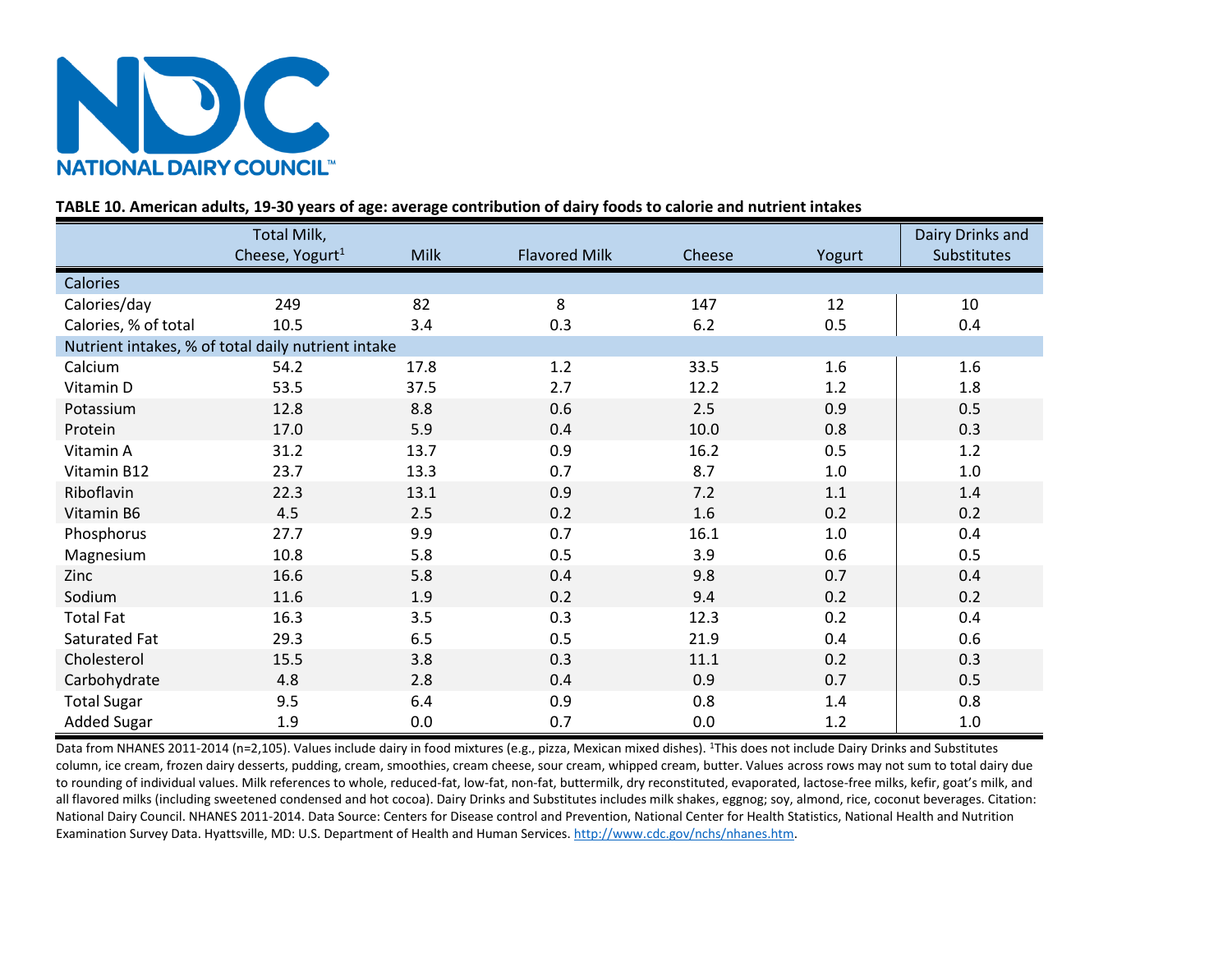

# **TABLE 11. American adults, 19-50 years of age: average contribution of dairy foods to calorie and nutrient intakes**

|                                                    | Total Milk,                 |             |                      |             |        | Dairy Drinks and |
|----------------------------------------------------|-----------------------------|-------------|----------------------|-------------|--------|------------------|
|                                                    | Cheese, Yogurt <sup>1</sup> | <b>Milk</b> | <b>Flavored Milk</b> | Cheese      | Yogurt | Substitutes      |
| Calories                                           |                             |             |                      |             |        |                  |
| Calories/day                                       | 226                         | 77          | 9                    | 126         | 15     | 12               |
| Calories, % of total                               | 9.8                         | 3.3         | 0.4                  | 5.4         | 0.7    | 0.5              |
| Nutrient intakes, % of total daily nutrient intake |                             |             |                      |             |        |                  |
| Calcium                                            | 51.9                        | 17.8        | 1.3                  | 30.6        | 2.2    | 1.8              |
| Vitamin D                                          | 51.2                        | 35.7        | 2.7                  | 11.4        | 1.4    | 1.9              |
| Potassium                                          | 12.1                        | 8.2         | 0.7                  | 2.1         | 1.1    | 0.6              |
| Protein                                            | 16.0                        | 5.7         | 0.4                  | 8.9         | 1.0    | 0.3              |
| Vitamin A                                          | 28.7                        | 13.1        | 0.9                  | 14.0        | 0.6    | 1.4              |
| Vitamin B12                                        | 24.0                        | 13.6        | 0.7                  | 8.2         | 1.5    | 1.1              |
| Riboflavin                                         | 21.4                        | 12.6        | 0.9                  | 6.4         | 1.5    | 1.8              |
| Vitamin B6                                         | 4.4                         | 2.4         | 0.2                  | 1.4         | 0.3    | 0.2              |
| Phosphorus                                         | 25.9                        | 9.5         | 0.7                  | 14.3        | 1.3    | 0.6              |
| Magnesium                                          | 9.9                         | 5.3         | 0.5                  | 3.3         | 0.7    | 0.6              |
| Zinc                                               | 15.7                        | 5.6         | 0.5                  | 8.7         | 0.9    | 0.5              |
| Sodium                                             | 10.6                        | 1.8         | 0.2                  | 8.4         | 0.2    | 0.3              |
| <b>Total Fat</b>                                   | 14.7                        | 3.3         | 0.3                  | 10.9        | 0.3    | 0.5              |
| Saturated Fat                                      | 26.9                        | 6.2         | 0.5                  | 19.7        | 0.5    | 0.9              |
| Cholesterol                                        | 14.0                        | 3.6         | 0.3                  | 9.8         | 0.3    | 0.4              |
| Carbohydrate                                       | 4.8                         | 2.7         | 0.5                  | 0.7         | 0.9    | 0.6              |
| <b>Total Sugar</b>                                 | 9.8                         | 6.3         | $1.0\,$              | 0.8         | 1.7    | $1.0\,$          |
| <b>Added Sugar</b>                                 | 2.1                         | 0           | 0.7                  | $\mathbf 0$ | 1.4    | 1.3              |

Data from NHANES 2011-2014 (n=5,431). Values include dairy in food mixtures (e.g., pizza, Mexican mixed dishes). <sup>1</sup>This does not include Dairy Drinks and Substitutes column, ice cream, frozen dairy desserts, pudding, cream, smoothies, cream cheese, sour cream, whipped cream, butter. Values across rows may not sum to total dairy due to rounding of individual values. Milk references to whole, reduced-fat, low-fat, non-fat, buttermilk, dry reconstituted, evaporated, lactose-free milks, kefir, goat's milk, and all flavored milks (including sweetened condensed and hot cocoa). Dairy Drinks and Substitutes includes milk shakes, eggnog; soy, almond, rice, coconut beverages. Citation: National Dairy Council. NHANES 2011-2014. Data Source: Centers for Disease control and Prevention, National Center for Health Statistics, National Health and Nutrition Examination Survey Data. Hyattsville, MD: U.S. Department of Health and Human Services. [http://www.cdc.gov/nchs/nhanes.htm.](http://www.cdc.gov/nchs/nhanes.htm)